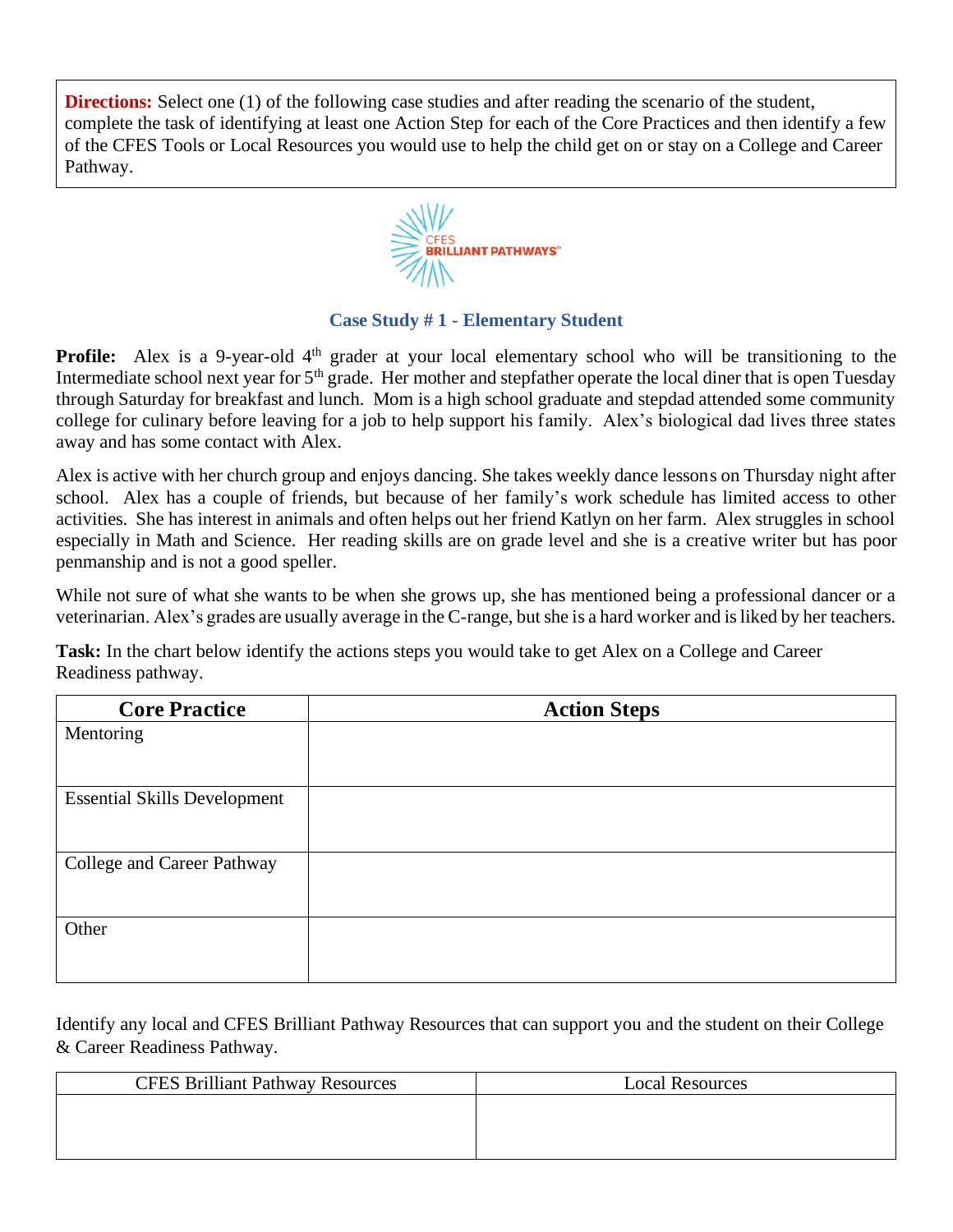

## **Case Study #2 – Middle School Student**

**Profile:** Oliver is a 14-year-old 8<sup>th</sup> grader at your middle school. He is the oldest of three siblings who live with his mother. She is raising all three of her children as a single parent. His parents divorced when Oliver was 10 years old and his father has joint custody and lives two towns over. His mom is a para legal for a local law firm and has an Associate degree from the local community college. To help make ends meet, she has a second job working at the local hardware store. She works two nights a week and on Sunday.

As the oldest, Oliver needs to help out at home with his younger sisters when his mom is working. His father is a unionized carpenter who often must travel an hour or so to the worksite. Dad attended a vocational high school and went immediately into the workforce after graduating.

Oliver would love to play basketball but due to needing to help out at home, he can't commit to a team. He plays almost daily in the neighborhood with some older high school students who are on the basketball team. Oliver is a creative student who enjoys reading and writing. He is an avid reader and is often seen in the Library before and after school checking out books. He is looking forward to turning 15 so he can get a part time job for some spending money.

Oliver is an above average students with about an 85 (B) average but struggles with math. He likes working with his father on construction projects and is skilled with hand tools. Oliver looking forward to the woodworking class in 8th grade. Oliver's uncle is an emergency room nurse and his mom's sister owns the franchise to three coffee/doughnut shops that are part of a national chain. She did not attend college.

**Task:** In the chart below identify the actions steps you would take to get Oliver on a College and Career Readiness pathway.

| <b>Core Practice</b>                | <b>Action Steps</b> |
|-------------------------------------|---------------------|
| Mentoring                           |                     |
|                                     |                     |
| <b>Essential Skills Development</b> |                     |
|                                     |                     |
| College and Career Pathway          |                     |
|                                     |                     |
| Other                               |                     |
|                                     |                     |
|                                     |                     |

| <b>CFES Brilliant Pathway Resources</b> | <b>Local Resources</b> |
|-----------------------------------------|------------------------|
|                                         |                        |
|                                         |                        |
|                                         |                        |
|                                         |                        |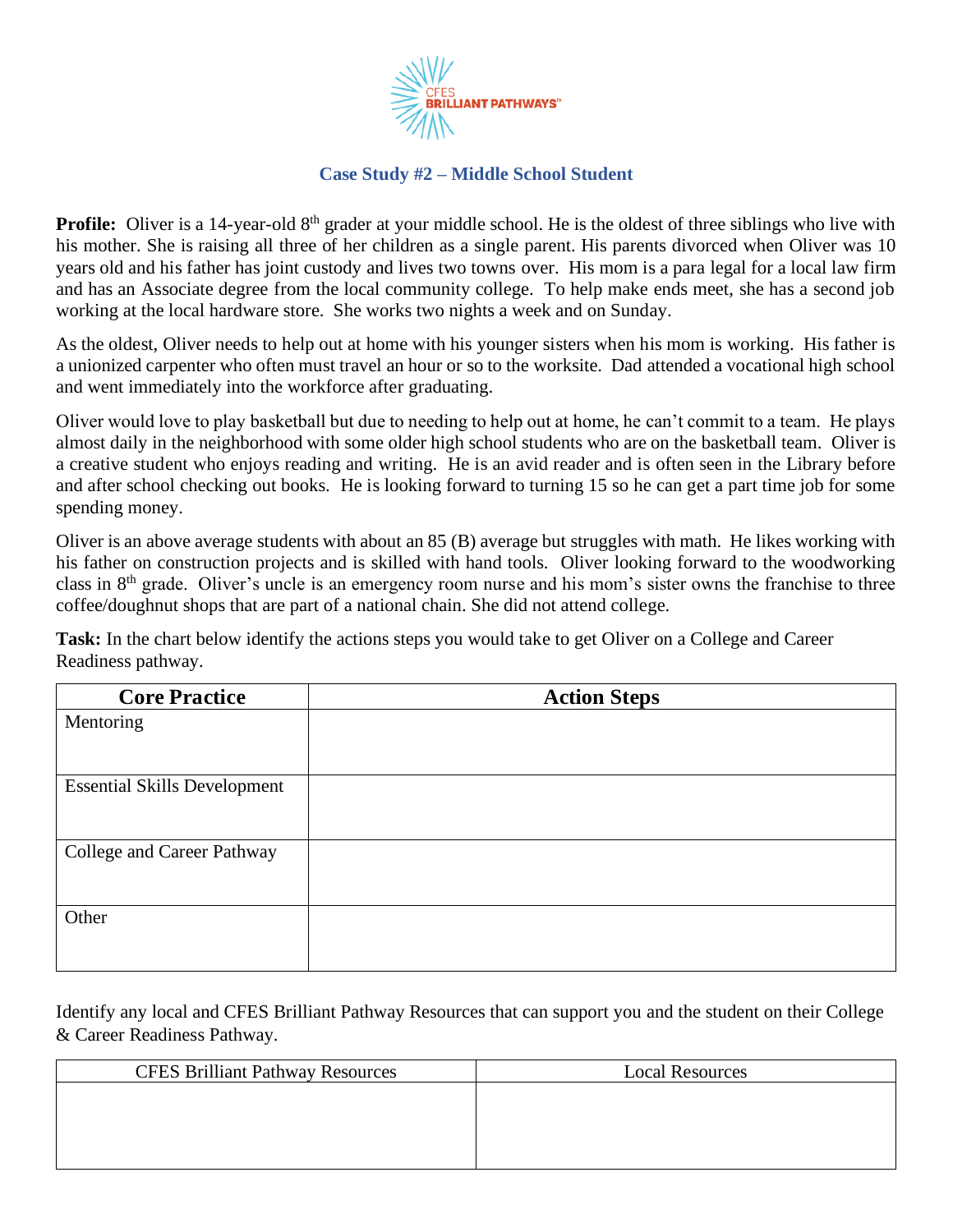

## **Case Study #3– High School Student**

**Profile:** Caitlin is a new student to your school who just moved from out of state. She is a 16-year-old sophomore who has been active with theatre groups and musical productions. Due to financial hardships in her family, they couldn't afford a musical instrument, so she began signing with her church and school choruses. Caitlin also loves the arts and often draws sketches of her dreams.

Caitlin moved to your community to live with her grandfather who is now raising her. Her grandmother passed away a few years ago and her grandfather is a retired machinist from a local manufacturing plant. He did not attend any formal training or college after high school. Caitlin is an only child with no other family in the area.

As a solid student with a B+ average, Caitlin has always dreamed of moving to a large city that supported the arts so she could sing and perform. While she would love to do it professionally, she realizes she needs a back-up plan to support herself. She also loves the outdoors and has dreamed of visiting some of the national parks. She often takes her grandfather's dog for long nature walks after school.

Caitlin enjoys school and is beginning to make some friends. She has some interest in taking more advance courses but is concerned they may be too hard for her as she lacks confidence.

**Task:** In the chart below identify the actions steps you would take to support Caitlin on a College and Career Readiness pathway.

| <b>Core Practice</b>                | <b>Action Steps</b> |
|-------------------------------------|---------------------|
| Mentoring                           |                     |
|                                     |                     |
| <b>Essential Skills Development</b> |                     |
|                                     |                     |
|                                     |                     |
| College and Career Pathway          |                     |
|                                     |                     |
| Other                               |                     |
|                                     |                     |
|                                     |                     |
|                                     |                     |

| <b>CFES Brilliant Pathway Resources</b> | <b>Local Resources</b> |
|-----------------------------------------|------------------------|
|                                         |                        |
|                                         |                        |
|                                         |                        |
|                                         |                        |
|                                         |                        |
|                                         |                        |